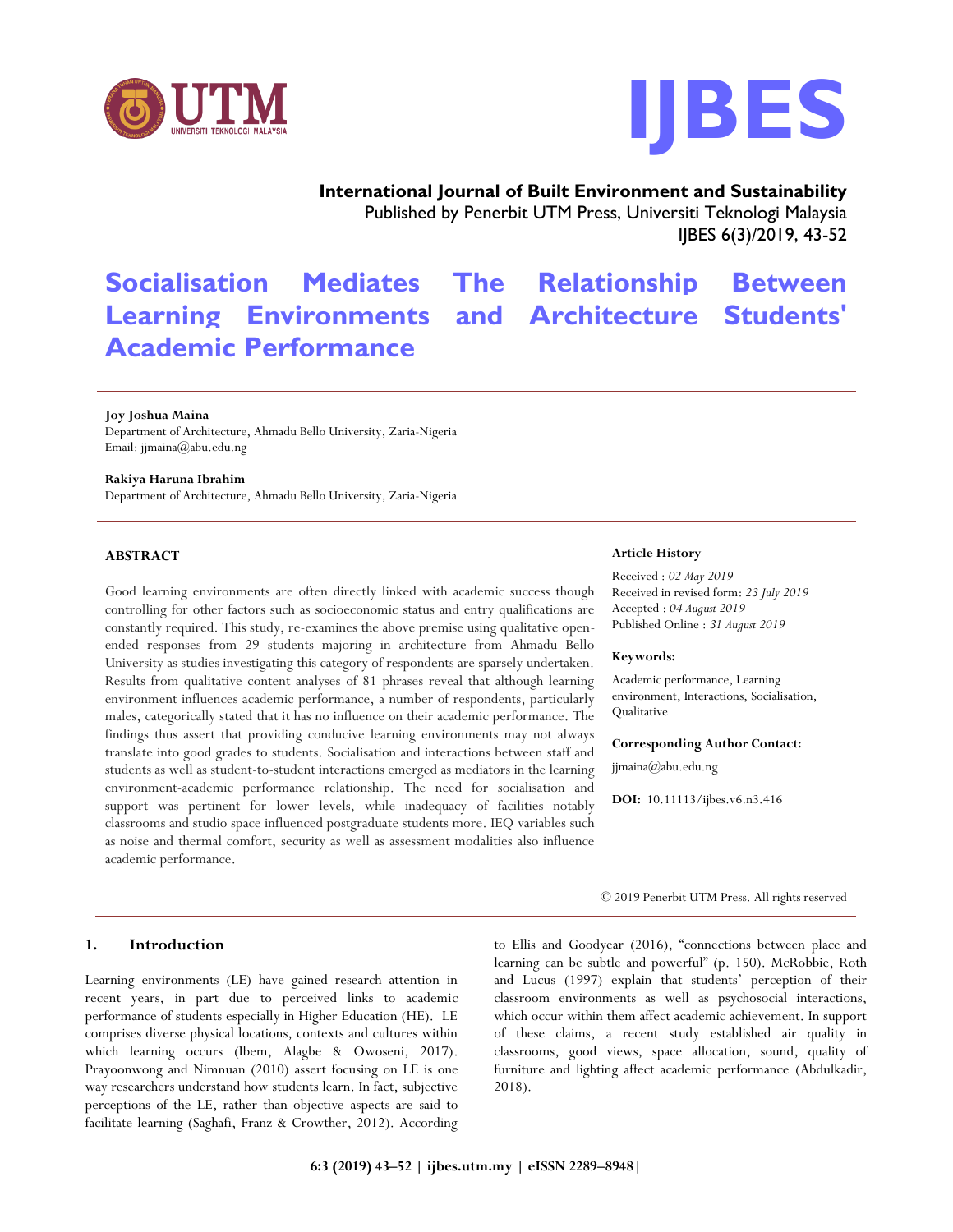Academic performance, on its part, enjoys tremendous research appeal due to its established association to socioeconomic development and advancement (Alshammari, Saguban, Passay-an, Altheban & Al-Shammari, 2018; Olufemi, Adeniran & Oyediran, 2018; Opoko, Alagbe, Aderonmu, Ezema & Oluwatayo, 2014; Mustaq & Khan, 2012; Hanushek, Jamison, Jamison & Woessmann, 2008). Academic performance is also linked to employability of graduates and prospects of a better life (AlMurtadha, Elfaki & Abdalla, 2016; Masrek & Zainol, 2015; Ghaemi & Yazdanpanah, 2014; McCowan, 2014). Often referred to in literature as academic achievement (Alos, Caranto & David, 2015) or academic success (Aluko, Adenuga, Kukoyi, Soyingbe & Oyedeji, 2016), academic performance denotes attainment of learning objectives, acquisition of desired skills and competencies, satisfaction of completing academic activities and overall post college performance (ibid). It is usually measured using grade point average (GPA) or its cumulative equivalent (CGPA). Dixson, Keltner, Worell and Mello (2017) summarise benefits associated with high academic achievement as increased probabilities of gaining employment, attending graduate school and increased income after college. Better self-discipline, decision-making skills and higher IQ scores comprise other notable advantages. Overall, academic achievement is a good indicator of key aspects of a person's life.

Due to the aforementioned association between LE and academic performance, the assumption is that a linear relationship exists between the two constructs, with one directly influencing the other. Indeed, it is presumed that students will produce better grades within good LE, after controlling socioeconomic factors and entry qualifications. Ibem et al. (2017) affirm this observation by asserting that students in good LE undoubtedly attain higher achievement as a good LE frees students from the problems of stress, making concentration easier for schoolwork and logical thinking. Ellis and Goodyear (2016) also allude to this observation, noting that university spaces ought to support learning. This study investigates students' perspective of their learning environment at the department of Architecture, Ahmadu Bello University being the pioneer school of architecture in Nigeria. The paper specifically re-examines the premise that LE and academic performance are directly related. It tests the hypothesis that other factors may mediate between LE and academic performance using student responses from a public school of architecture in northern Nigeria as studies investigating the perception of this category of students about their LE are very rare (Oluwatayo, Aderonmu & Aduwo, 2015). Architecture is a discipline combining arts and science and is heavily dependent on architectural design studio (ADS), which is at the core of the architectural curriculum (Bashier, 2014; Megahed, 2018).

Maina, Marafa and Daful (2018) report several factors which influence academic performance in the study area. These are cost of equipment, relationship with other students, quality of natural light in studios, quality of lecturers' experience, parents'/guardians' income, collaboration with other colleagues as well as air quality in studios. These variables record mean importance values equal to or above 3.5 out of 5. Overall, the study found that architecture students in the study area were affected more by school based variables than socioeconomic

variables, in constrast to their counterparts at the University of Jos. Consequently, this study also assesses the extent to which LE as a component of school based variables influences academic performance and behaviour.

#### **2. Review Of Related Literature**

# *2.1 Learning Environments And Academic Performance*

Learning connotes all activities students engage in purposefully in an educational setting (Ellis & Goodyear, 2016). The result of successful learning usually means understanding a phenomenon, process, principle, mechanism or event. Learning could also result in acquiring a skill or the ability to successfully complete a task (ibid). LE denotes myriad settings and activities that facilitate learning. It encompasses the culture of a school or class, including policies, rules, ethos and organisation. This includes the manner students interact with each other as well as ways teachers organise an educational setting to enable learning (Ibem et al., 2017). LE in literature relating to academic performance are commonly discussed under facilities (or infrastructure, including equipment and utilities), teacher and students' characteristics. This is because these three categories of LE are located within school environments and are the major variables that influence academic performance after controlling socioeconomic status (SES) and entry qualifications. These last two variables are traditionally outside the scope of school/institutional jurisdiction within which LE are located.

Facilities refer to the physical setting and environmental features of spaces and places that facilitate learning. These maybe formal and structured, such as classrooms, lecture halls, laboratories, offices, seminar rooms, libraries, hostels, cafeteria and other support spaces as well as utilities such as electricity and water supply, internet services, security etcetera. Typically, these have been the focus of the vast majority of studies in learning spaces literature largely due to two reasons. First, huge sums are spent on design, planning, construction and management of physical spaces and university facilities (Ellis & Goodyear, 2016). Rising student enrolment rates have necessitated an infusion of funds into the global education sector in recent years, with the wisdom of further investment into physical spaces in question (ibid). Secondly, the emergence of virtual online learning challenges traditional ways of learning. Issues of whether physical learning spaces offer advantages over virtual learning remain underresearched. Facilities such as open spaces are also employed informally for discussions, collaborative work and relaxation (Adedayo, Oyetola, Anunobi & Adebayo, 2017). These have gained research interest in recent times as learning is now becoming experiential, with students employing available spaces on campuses for learning (Maina, 2017; Ellis & Goodyear, 2016; Gebhardt, 2014).

Studies on facilities are generally context specific and establish several physical features as influences on academic performance on university campuses. These are commonly proximity to hostel accommodation (Adama, Aghimien & Fabunmi, 2018; Maina &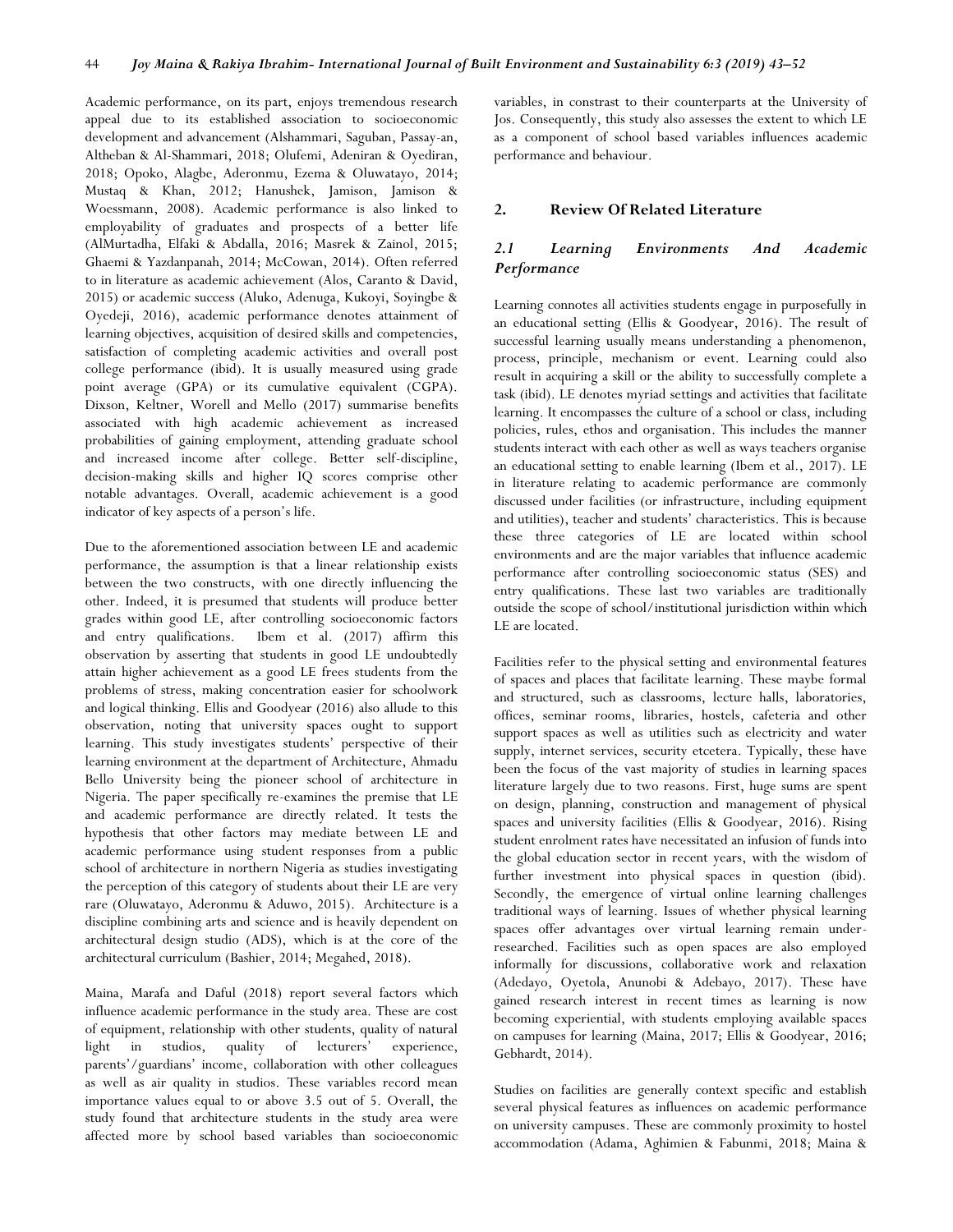Aji, 2017; Owolabi, 2015), adequacy of utilities (Frimpong, Agyeman & Ofosu, 2016), indoor environmental variables such as noise, lighting, ventilation (Abdulkadir, 2018; Davies & Lee, 2007; Higgins, Hall, Wall, Woolner & McCaughey, 2005), quality and adequacy of classrooms/lecture halls as well as other formal educational settings (Abdulkadir, 2018; Akhihiero, 2011) as well design spatial configuration (Fouad & Sailer, 2017). There is also strong evidence in literature to suggest teaching quality critically influences academic performance (Simoes & Alarcao, 2014; Fong-Yee & Normore, 2013). Alos, Caranto and David (2015) assert quality of teaching is the most important schoolrelated factor influencing academic achievement. Although a few studies report high self-esteem is associated with low studentteacher relationships (Nyadanu, Garglo, Adampah & Garglo, 2015), some affirm that subject knowledge, teaching skills, lecturer attendance and attitude have significant positive influence on academic performance (Mustafidah, 2014; Muzenda, 2013). Elegbe (2018) reports quality of lecturer's interpersonal communication with students will positively or negatively influence their academic performance. This is more pertinent for younger students. Student characteristics influencing academic performance in literature usually relate to SES factors such as gender (Borde, 2017), motivation (Fernando, 2017; Sugahara & Boland, 2014), entry qualifications, social background (Dixson et al., 2017), parental and individual characteristics of students (Usman, Mukhtar & Auwal, 2016; Wu, 2014).

# *2.2 Learning Environments And Academic Performance Of Architecture Students*

Several studies establish the influence of features of the learning environment, especially facilities and SES on the academic performance of architecture students. Opoko, Oluwatayo and Ezema (2016) established nine factors that influence academic performance of architecture students at private universities in southwest Nigeria. LE, comprising campus environs, relationship with staff, cafeteria, shopping facilities/buttery, relationship with other students, quality of classrooms, studios, workshops and hostels accounted for the highest number of variables. Library use dwindled largely due to easy access to the internet. This finding echoes results from Rugutt and Chemosit (2005) where internet, campus technology and student achievement were significantly and negatively related to academic performance. Opoko et al. (2016) also report the unique place studio traditionally holds at the core of the architecture curriculum has been lost. In a qualitative research similar to the present study, Ibem et al. (2017) report 45.5% of respondents emphasised variables related to physical conditions within facilities as major components influencing LE. These are lighting, ventilations/air quality, noise levels, colour and decoration. A student notes, *"My opinion is that the right structure is required in learning for good results or outcome, just like an athlete requires good training facilities for better results so is environmental facilities (including architectural structures) important for learning*" (p. 6280). Furniture arrangement and physical conditions were also considered key components of LE by 54.5% of respondents, with a student noting, "*A conducive environment propels learning. Space and design of the class room, seating arrangements for proper engagement"* (p. 6282).

Quality of student accommodation also affects academic performance of architecture students in northwest Nigeria, with students accommodated on campus likely to graduate with an average grade equivalent to second class lower division against students living off campus, who on average would graduate with third class degrees (Maina & Aji, 2017). Ibem et al. (2017) established that LE influences self-awareness, focus, synergy, comfort, concentration and psychological balance of architecture students. This translates to higher productivity in terms of creativity in design. The emergence of perceived support as an additional dimension however suggests that tutor and peer connection is important (Oluwatayo et al., 2015). Although good teaching was not perceived as a significant predictor of academic grades, results from the study suggests that LE in architecture education relates to space and effectiveness of the teaching process as well as involvement of students in creating knowledge (ibid). The complex nature of architecture training comprising theoritical and studio based modules (Hasan, Baser, Razzaq, Puteh & Ibrahim, 2017) may be responsible for this incongruent result.

SES likwise influence academic performance of architecture students. Level of study and age were important as older students indicated the lowest positive assessment but higher ratings for conduciveness of the LE (Oluwatayo et al. 2015), collaborating findings from Elegbe (2018). Gender also matters, as males record higher perceptions of the LE than females (Oluwatayo et al. 2015). This trend is echoed by findings from Opoko et al., (2015) which report students' age, gender, access to counselling and occupation of mothers significantly predict academic performance. Entry qualifications, specifically grades in Maths, Physics, Chemistry and the local language (Yoruba) signifcantly predict academic success for architecture undergraduates in Southwest Nigeria (Aluko et al., 2016).

# **3. Methodology**

In order to explore students' perception of LE in the study area, we adopted a qualitative case study approach with elements of grounded theory to explore emerging ideas from the student perspective. The study specifically employed open-ended questionnaires in lieu of interviews because students in previous studies were ill at ease during interviews, often modifying responses to fit what they thought researchers want to know (Maina, 2018). Questionnaires are anonymous. Interviews are not. Modifying responses may be rooted in social practices prevalent in the study area. It is expected that a younger person defers to the wishes of an elder as a sign of respect especially for those in authority. A notable disadvantage of employing openended questionnaires in place of interviews however is opportunites to further probe emerging ideas are lost as respondents may only provide answers to stated questions. To mitigate this limitation, respondents were requested to take the questionnaires home, fill them at leisure and submit same to their class representatives within two weeks.

Cresswell (2014) suggests employing 20-30 people for case studies and grounded theory. Questionnaires were randomly distributed to 40 respondents, an average of 8 per class across five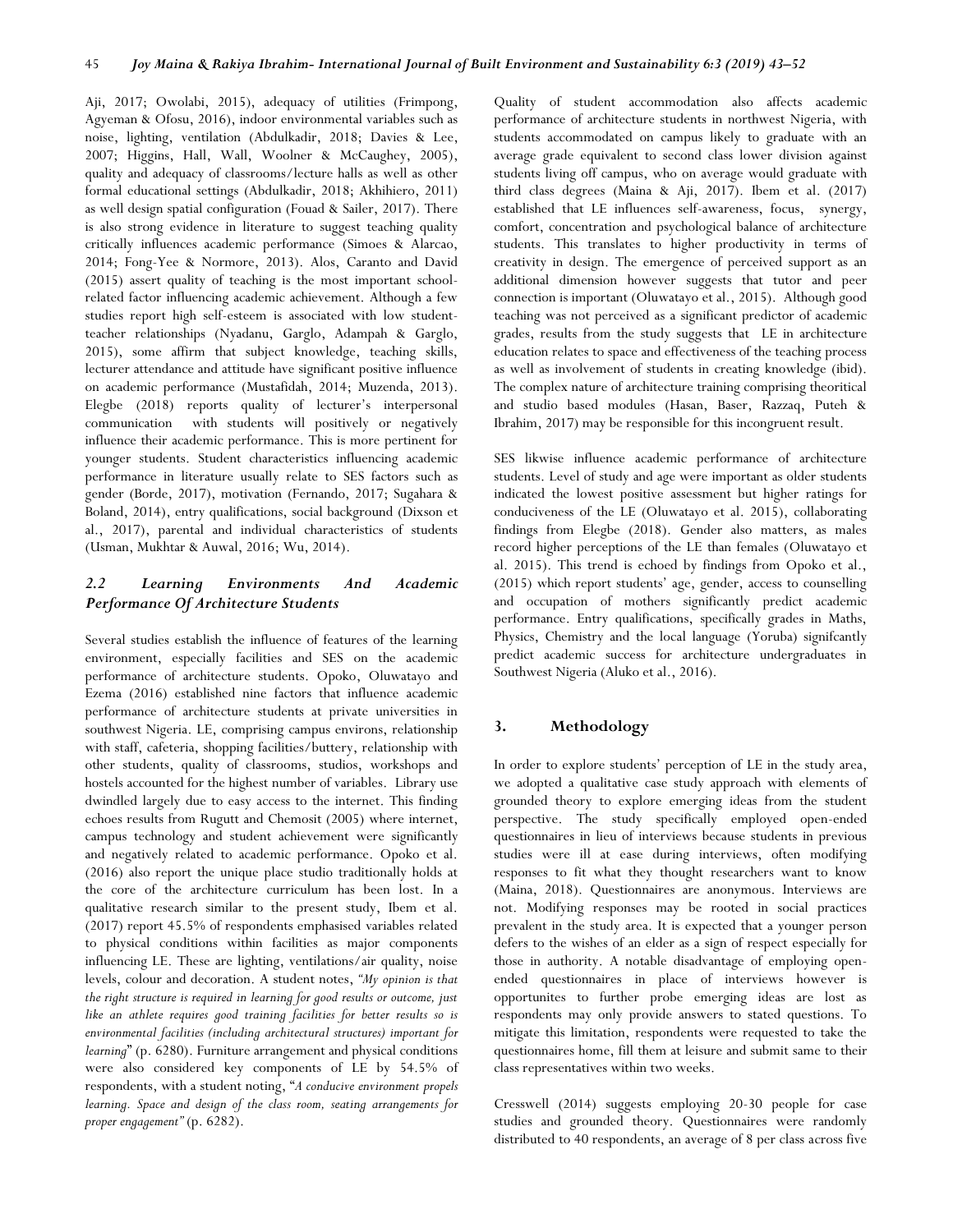levels in the department just prior to the second semester examinations late in October 2018. This is when students are most likely in school preparing for examinations. The slightly large number for a qualitative approach was choosen to make up for the possibility of low retrieval rates, considering respondents had been instructed to return questionnaires within two weeks. The 300 level class was away on mandatory Student Industrial Work Experience Scheme (SIWES) and did not form part of the survey. This is another limitation of the study. A total of 31 (76%) questionnaires were returned.

We designed the questionnaire in two sections. The first elicits demographic information regarding level and gender, two significant variables recurring in literature reviewed on the relationship between LE and academic performance for students of architecture (Oluwatayo et al., 2015; Opoko et al., 2015). The second section requested a description of how LE in the department influences academic performance and behaviour (Ibem et al., 2017). The procedure employed to content analyse responses, based on Lune and Berg (2017), is presented below.

- 1. Responses were collated verbatim into a word document with relevant demographic data. These usually comprise several sentences stating opinions about LE, academic perfomance and behaviour/actions. Corrections to obvious spelling errors were effected by the second author and verified by the first to improve readability of responses. Such corrections are denoted by [sic].
- 2. We then grouped the sentences into phrases containing a single idea or expressing a thought, in line with Lune

and Burg's (2017) definintion of content analyses being a "careful, detailed, systematic examination and interpretation of a particular body of material in an effort to identify patterns, themes, assumptions and meanings" (p. 182). We employed phrases as units of analysis because multiple phrases within a single sentence often relate to different ideas (see example in Table 1). This was the first stage of coding.

- 3. We colour coded responses based on themes for easy identification (Table 1)
- 4. We subjected the entire document to this process three times to ensure agreement and congruency of classification. Responses from two female respondents were taken out of the analyses as these focused on ideal LEs and not what it currently is in the department. We identified a total of 81 phrases in the document. These form the basis of all analyses in the study.
- 5. Sub-themes were inductively derived from the three major themes based on similarity of ideas, thought and synonyms in the second stage of data coding (see Table 1 for example). Some sub-themes were subsequently merged, for example Socialisation, Interaction and support as many responses contained related words and ideas.
- 6. Frequencies of occurrence of sub-themes are presented as numbers of phrases, with percentages expressed within brackets (%).
- 7. Findings from these processes are discussed within results and discussion sections in suceeding paragraphs.

|  |  |  |  | Table 1 Coding employed for content analyses |  |
|--|--|--|--|----------------------------------------------|--|
|--|--|--|--|----------------------------------------------|--|

| Level | Gender | Response                                                                                             | <b>Theme</b>           | Sub-theme                                      |
|-------|--------|------------------------------------------------------------------------------------------------------|------------------------|------------------------------------------------|
| 100   | Female | • The learning environment in the department<br>has influenced me to be getting along with<br>others | $\bullet$ LE           | • Socialisation                                |
|       |        | • Especially by sharing ideas, helping me get<br>through difficult home and class works.             | $\bullet$ LE           | $\bullet$ Interaction/support                  |
|       |        | I think academic performance is based on one's<br>personal effort,                                   | • Academic performance | • Academic Performance<br>based on self effort |
|       |        | • Behaviourally [sic], the learning environment<br>has made me to be more flexible and cheerful.     | • Behaviour, actions   | • Positive behaviour                           |
|       |        | <b>Academic Performance</b><br>Behaviour<br>Legend: LE                                               |                        |                                                |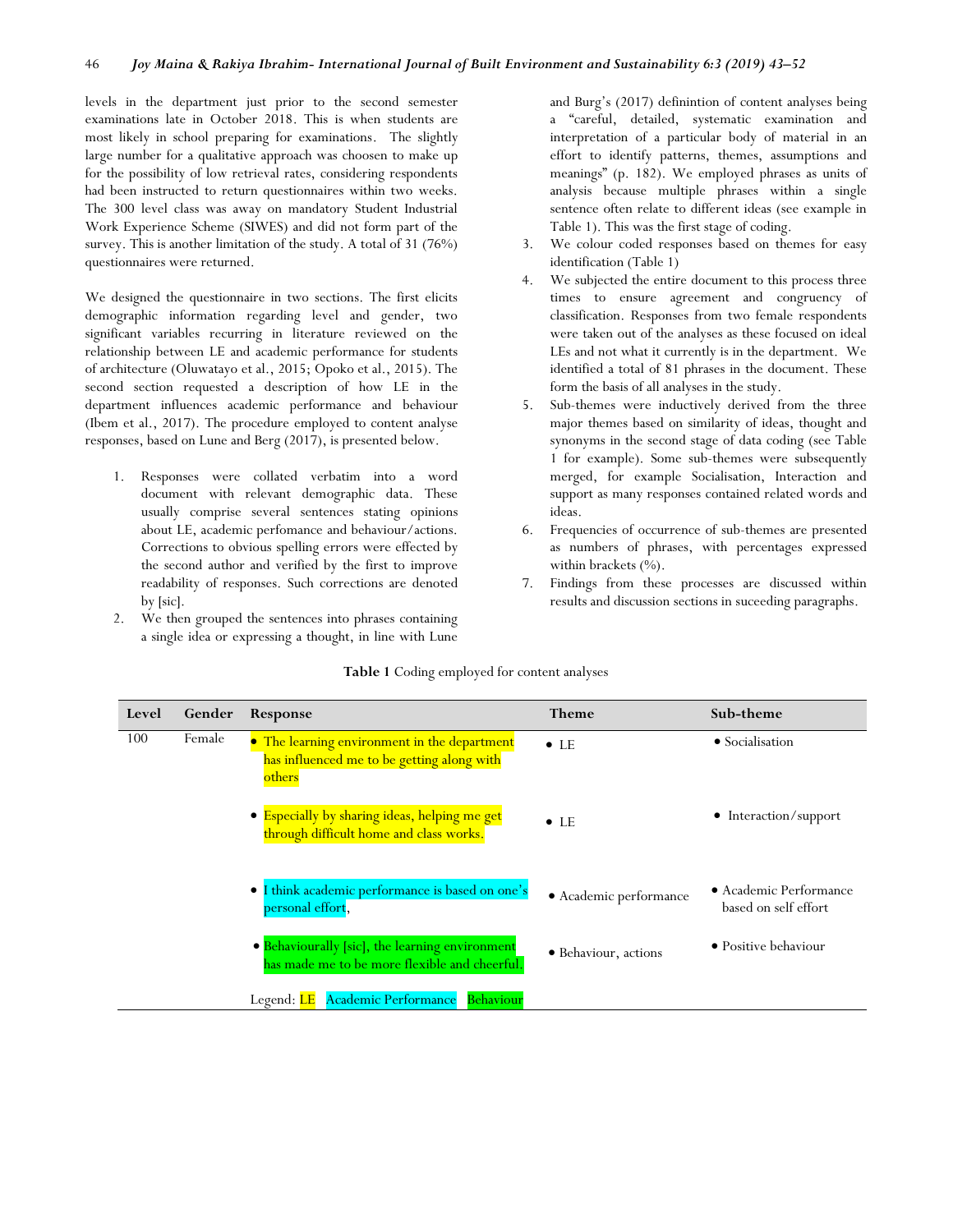#### **4. Results and Discussion**

#### *4.1 Results*

Results from the demographic section of the questionnaire illustrate students from 200 level returned all questionnaires distributed within the class (N 8, 26%). The fact that one of the authors takes a course for that level likely influenced retrieval rates, supporting our earlier assertion that authority influences

completion of tasks and modifies responses in the study area. Retrieval rates were also high for 400 level and MSc II and lowest for 100 level and MSc I (Figure 1). Students in higher levels are familiar with the importance and implications of research, unlike their 100 level counterparts who have barely spent a year within higher education institutions (HEIs). This result supports Oluwatayo et al.'s (2015) finding that level of study (and by implication age) is an important variable for assessing LE in architecture education.



**Figure 1** Data in percentage for level and gender of respondent s

The first stage of coding revealed that students described the influence of LE on academic performance and behaviour into these three categories. LE elicited the highest number of phrases

(39). Comments on academic performance (33) closely follow. Behaviour and actions, with nine (9) phrases, recorded the lowest frequencies (Figure 2).



**Figure 2** Frequencies of themes and sub-themes derived from phrases regarding influence of LE on academic performance and behavior

Results from the second stage of detailed coding indicate comments regarding positive influence of LE on academic performance record the highest frequencies (N 19, 24%). These account for almost a quarter of all responses (Figure 2). Comments on relationships, notably socialisation between students and staff as well as student-to-student interactions (N 14, 17%) follow these. Conduciveness of the LE (N 10, 12%), LE having no impact on academic performance as well as

positive influence of LE on behaviour both record frequencies of 9 (11%). Comments out of these categories, which record lower frequencies focus on negative aspects of the LE in need of improvement, notably facilities and utilities, teaching style and assessment methods as well as security concerns (Figure 2). Overall, responses about socialisation and interaction occurred more in lower level undergraduate levels in contrast to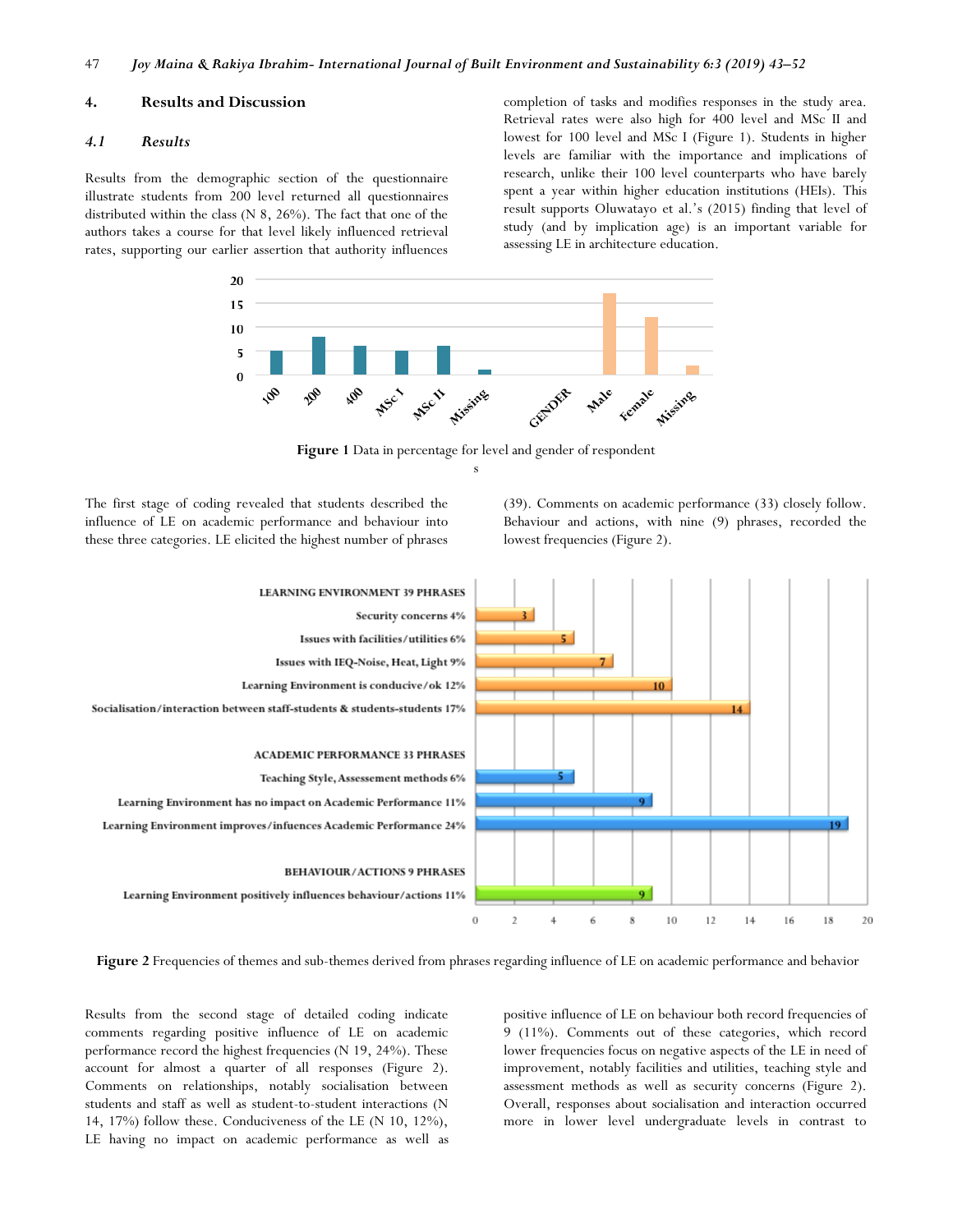inadequacy of facilities notably classrooms and library frequently stated by masters students.

#### *4.2 Discussion*

#### *4.2.1 LE Influences Academic Performance*

Students generally associate academic performance to LE as this category of sub themes recorded the highest frequency from our data. This finding lends credence to studies ascribing a direct relationship between LE and academic performance such as Ibem et al., (2017) as well as Ellis and Goodyear (2016). Several respondents note

*"The learning environment is very conducive and for that it helps the students to do well in their academics"* 

*"The environment is very conducive for a good learning environment it really helps [sic] us to understand the real concept of architecture in our life"* 

*"The department of architecture has a well-structured living [sic] pattern for the studio, with reasonable times and hours attached to it"*

*"The learning environment is 70% conducive for learning" ". . . the departments learning environment is encouraging"*

Despite such statements, nine students indicate that LE has no impact on their academic performance. This accounts for 11% of total phrases employed for the analyses. These respondents often ascribe academic performance to personal effort. With the exception of one female, this category of comments all came from male respondents.

> *"The environment has little impact on my academic performance as personal feeling and motivation plays a greater role in academic performance"*

*"My performance [sic] is based on my hard work not on the learning environment"*

*"The learning environment is good but not at its best state, it doesn't affect or influence my performance"*

*"The learning environment in the department is okay. It has nothing to do with my academic performance"*

*"I think academic performance is based on one's personal effort"*

Results from this sub-theme suggest that while LE is perceived to directly influence academic performance, other variables likely mediate this relationship. In other words, the fact that LE is conducive on average may not always translate to better academic performance per se, controlling for other variables.

Several authors have investigated the role personal motivation plays in academic performance. Geiger and Cooper (1995) found students who take personal responsibility for their performance perform at higher levels than those who attribute success or failure to other individuals and circumstances. Similarly, Fernando's 2017 study established self motivation as the most determinant factor of academic performance among undergraduates of Management and Commerce at a university in Sri Lanka. Self motivation, according to the study accounted

for 46.4% of the variance. This trend was also echoed by Sugahara and Boland (2014), who report self effort, not lecturer qualities or lecture attributes constitute key drivers of academic success among 183 postgraduate students in Accounting Schools in Japan. Salmi and Thuneberg's 2019 investigation of sixth graders in Finland revealed that motivation in learning science was related to how autonomous students feel. Authors note, "the most important enhancer of situational motivation was liking science learning in school but this was true only among boys" (p. 43). In our study, all but one of such emphatic statements on self-effort comes from males. This observation suggests that independence and autonomy related to the male gender may be responsible for academic success and not necessarily LE.

# *4.2.2 Social Interactions Mediate LE And Academic Performance*

In support of the hypothesis put forward at the beginning of the paper, results from the second highest frequently occurring subtheme suggest that socialisation and interactions mediate the relationship between LE and academic performance, at least for architecture students. This is may be related to the nature of the architecture curriculum organised around design studio characterised by interactions and critique by both peers and mentors (Oh, Ishizaki, Gross & Do, 2013; Bashier, 2014; Megahed, 2018). Social interactions and relationships can not be divorced from studio based programmes. Respondents note:

*"The learning environment influences academic performance by allowing students of lower classes interact with others of higher classes thereby acquiring much more knowledge better than the one taught"*

*"The diverse nature of people help us the students to learn a wide variety of things whether consciously or not ideas are just passed"*

*"Behaviour [sic] being [sic] the department collected all together in one building for both staff and students have made it possible to have easy interaction and moderation"*

*"The learning environment encourages student networking and this is important for me because I am influenced by the work and progress of my colleagues"*

*"The learning environment is 70% conducive for learning as there is good lecturer-student relationship and also good student-student relationship. This encourages team work and hard work and broadens the students' horizon"*

Influences of mediating variables are not uncommon in literature related to academic performance and learning. Dixson et al. (2017) report personal attitude of a student mediates academic performance and SES and that high hope and motivation of an individual is capable of overcoming disadvantages of low SES. Thomas, Pavlechko and Cassady (2018) likewise report relataionship between instructor effectiveness and academic engagement was partially mediated by influences interactive learning spaces exerted on activities implemented in class. In our study, we find socialisation and interaction capable of boosting morale towards better performance. This is especially true for undergraduate students.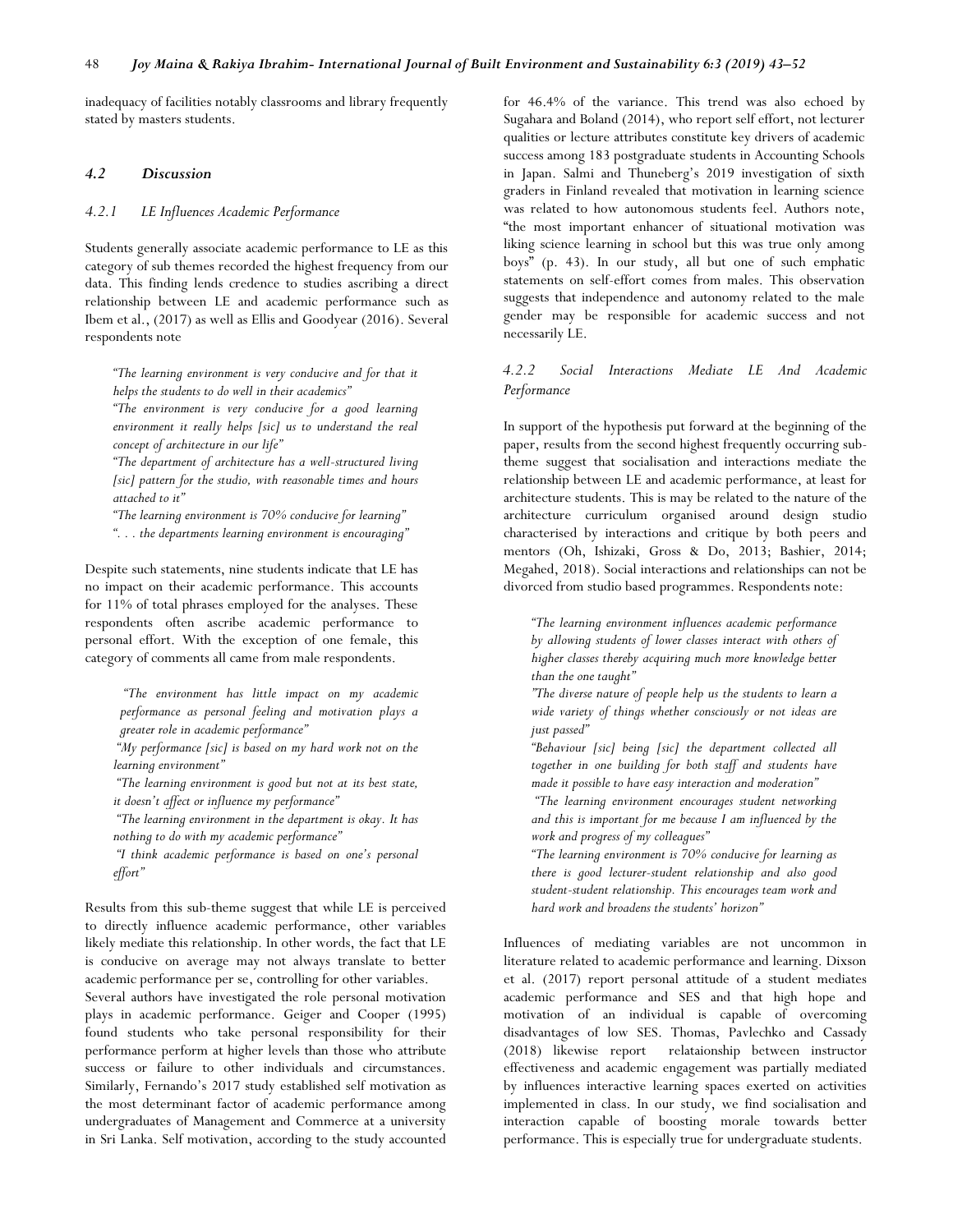With increasing focus on interactions and collaborations globally, it is worthy to note that LE in HEIs can be maximised with the right atmosphere and environments that foster interactions and social relationships. Several authors allude to the fact that the non-tangible aspects of LE, notably socialisation and interaction are critical to knowledge diffusion (Matthews, Andrews & Adams, 2011; Gebhardt, 2014) as well as knowledge sharing behaviour (Appel-Meulenbroek, de Vrie & Weggeman, 2016). This is especially pertinent in our study context where informal social interactions are part of the cultural set up in northern Nigeria (Maina & Dauda, 2017). Perhaps due to its prominence in everyday informal activities, the role socialisation plays seems muted and under researched within formal and academic environments. Precise mechanisms and pathways socialisation and interaction mediate LE and academic performance begs further investigation as it is out of the scope of the present study.

# *4.2.3 State/Availability Of Facilities, Utilities And Teaching Style Also Influence Academic Performance And Student Behaviour*

Respondents note other variables likewise influence academic performance from the viewpoint of LE. These include inadequacy of facilities notably classrooms and studio space, IEQ variables, teaching style especially assessment methods as well as security concerns (Figure 2). Results regarding physical conditions of facilities support findings of Ibem et al. (2017) as a respondent noted, *"Physical conditions like temperature, air quality, noise and acoustics do affect learning"* (p. 6282). Despite a number of responses stating adequacy and conduciveness of the LE, students decried inadequacy of classroom spaces, high noise levels, uncomfortable studios in terms of thermal comfort, lecturer assessment methods such as giving tests at the end of the semester when students are already overwhelmed. The finding on physical aspects of LE and influence of IEQ variables on academic performance reinforces earlier findings in the study area by Maina et al., (2018), where quality of natural light in studios, quality of lecturer experiences as well as quality of air in studios were ranked third, fourth and sixth respectively out of a total of 44 variables. Security concerns also pose some challenges.

*"The classes and studio especially for masters' students should be enhanced to encourage their progress"*

*"More classes should be provided for MSc students specifically to encourage discussions [sic] within the students"*

*"Because of inadequate classrooms and unavailability of libraries for studying, students are not in class during study time. This has made me adapt to combining all activities in just one available academic facility (studio)"*

*"The facilities on the other hand do not encourage me much due to large amount of distraction around"*

*"The learning environment is quite disturbing"*

*"So I advise studios to be locked and keys given to responsible person to reduce the nuisance that usually occur"*

*"But studios can be hot during the day and we don't have much security"*

*"Am not comfortable with the idea of having test close to the end of the semester. It should be made have way through so that students won't be crashing so many things at the end of the semester"*

These present areas in need of attention by the department. Growing population of students admitted into Nigerian public institutions with an inadequate attendant expansion of facilities (Akhihiero, 2011) means that many facilities and resources, including quality of teaching staff are overstretched. The latter emerged as a problem in a recent study of the department (Maina, 2018). Results also present other intervening variables likely to influence the direct relationship between LE and academic performance.

# *4.2.4 Need For Socialisation Is Higher At Lower Levels, PG Students Decry Inadequate Facilities*

Issues regarding the need and usefulness of socialisation and interaction between students and sometimes staff came from lower level students, while the issue of inadequate classrooms and library facilities were from MSc students in the sample. This finding collaborates reports from Oluwatayo et al., (2015) where perceived support emerged as a possible important facet in LE for architecture students. A similar conclusion was drawn at the University of Ibadan (Elegbe, 2018) where results of interviews wiith students revealed that interpersonal communication was a key variable in student success, particulary for younger students. Lecturers are responsible in creating an environment where students can express themselves beyond discussions and lectures. The need for more interaction in early years is understandable as students are adjusting to a new system they are unaccustomed to away from familiar territory and family. Older students and staff form part of the new LE and thus psychologically, new entrants need adequate support in school. Older students have already acclimatised to the local environment and are more grounded, thus likely to exhibit higher levels of independence and autonomy. The focus of older students in our study on facilities is likely related to research requirements at the end of the program. MSc students specifically need such facilities to complete their dissertations and are more likely to notice inadequacy of learning spaces and facilities.

# **5. Conclusions**

We investigated the relationship between LE and academic performance from the perspective of students of architecture as such studies are rare. We specifically explored evidence from qualitative responses to test the premise that the relationship between LE and academic performance is linear, after controlling for SES and entry qualification variables. Results from content analyses of open-ended questions reveal several key findings.

First, while LE was generally conducive it also influenced academic performance, recording the highest frequency (24%) within sub-themes. This supports proponents of a direct relationship between LE and academic performance. It indicates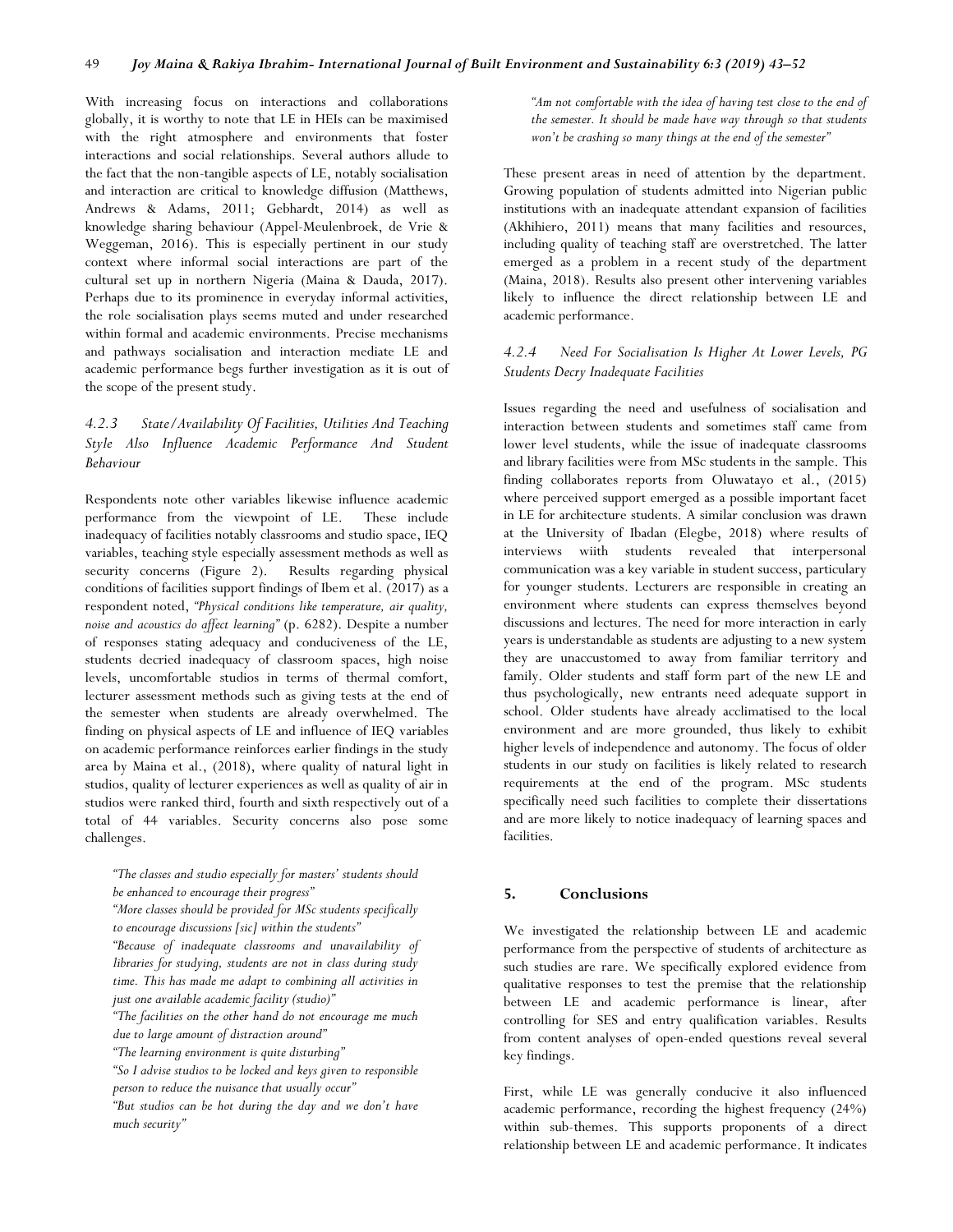that providing a conducive LE influences academic performance positively. This finding justifies efforts by government and other agencies including individuals in realising improved facilities and utilities in Nigerian HEIs.

Secondly, 11% of respondents categorically state that LE does not influence their academic performance, eliciting the presence of other factors notably the role of self or personal effort in academic success and achievement. Evaluating the role selfeffort plays in academic performance is beyond the scope of this paper. It presents an area for further investigation, bearing gender as a variable in this discourse as all but one of such responses were supplied by male respondents.

The third finding is socialisation and interaction influences academic performance, accounting for 17% of responses. It suggests relationships with staff and students mediate LE and academic performance, as least for architecture students. This may also be true for other disciplines based on design studio and collaborative programs. Future studies are required to test the accuracy of this finding using a larger and more varied sample. Additionally, university authorities and administrators in HEIs need to strike a balance between providing facilities and the intangible but salient aspect of human support, interaction and socialisation that drive collaboration and innovation. This point cannot be overemphasised especially in public institutions in Nigeria and Sub-Saharan Africa where enrolment rates into HEIs are on the increase (McCowan, 2014). The tendency to focus on providing tangible facilities is high, often at the expense of intangible resources such a staff support for students. This is especially true for architecture schools in public universities.

Fourthly, the need for socialisation was found to be delineated along classes, with lower level students commenting more on its influence on their academic performance than postgraduates. Attention should be paid by administrators of architecture departments to lower classes in this regard to enable them adjust and reduce probabilities of attrition and low academic performance. Importance of student-to-student interaction likewise emerged from our data. Further studies how best to optimise an available, often untapped resource in the form of peer mentoring among students are required to bridge the gap in the need for socialisation and interaction. Teaching staff alone are unlikely to provide adequate support in this regard (Zamberlan & Wilson, 2015). Consequently, consideration for peer assessment rubrics to aid student-to-student interaction and relationships in design-based programs such as architecture are timely. This recommendation echoes calls by Eshun (2016) for future research to establish modalities on peer assessment to provide rubrics for use in studio based programs.

#### **Acknowledgements**

We acknowledge all students who participated in the survey.

#### **References**

Abdulkadir, A. (2018). Students' perception of Classroom Design And Their Academic Performance: A Case Study of Department of Urban and Regional Planning, Ahmadu Bello University Zaria*.* (BSc research project, Department of Architecture, Ahmadu Bello University, 2018). Zaria: Ahmadu Bello University.

Adama, J. U., Aghimien, D. O. & Fabunmi, C. O. (2018). Student housing in Private Universities in Nigeria: Influencing Factors and Effect on Academic Performance. *International Journal of Built Environment and Sustainability. 5*(1): 12-20. DOI: 10.11113/ijbes.v5.n1.242.

Adedayo, O. F., Oyetola, S. A., Anunobi, A. I. & Adebayo, O. A. (2017). Student's Perception of Informal Interaction Spaces in Faculty Buildings of Federal University of Technology Minna, Nigeria. *Journal of Interior Designing and Regional Planning. 2*(2): 1-16.

Akhihiero, E. T. (2011). Effect of Inadequate Infrastructural Facilities On Academic Performance Of Students of Oredo Local Government Area of Edo State. *The Nigerian Academic Forum. 20*(1): 1-6.

AlMurtadha, Y. M., Elfaki, A. O. & Abdalla, O. A. (2016). Factors Influencing Academic Achievement of Undergraduate Computing Students. *International Journal of Computer Applications. 146*(3): 23-28.

Alos, S. B., Caranto, L. C. & David, J. T. (2015). Factors Affecting the Academic Performance of Student Nurses of BSU. *International Journal of Nursing Science, 5*(2): 60-65. DOI: 10.5923/j.nursing.20150502.04.

Alshammari, F., Saguban, R., Pasay-an, E., Altheban, A. & Al-Shammari, L. (2018). Factors Affecting The Academic Performance Of Student Nurses: A Cross-Sectional Study. *Journal of Nursing Education and Practice. 8*(1): 60-68. DOI: 10.5430/jnep.v8n1p60.

Aluko, R. O., Adenuga, O. A., Kukoyi, P. O., Soyingbe, A. A. & Oyedeji, J. O. (2016). Predicting The Academic Success Of Architecture Students By Pre-Enrolment Requirement Using Machine-Learning Techniques. *Construction Economics and Building. 16*(4): 86-98. DOI: 10.5130/AJCER.v16i4.5184.

Appel-Meulenbroek, R., de Vries, B. & Weggeman, M. (2016). Knowledge-Sharing Behavior: The Role of Spatial Design in Buildings. *Environment and Behavior*, 1-30. DOI: 10.1177.0013916516673405.

Bashier, F. (2014). Reflections on architectural design education: The return of Rationalism in the Studio. *Frontiers of Architectural Research, 3*: 424-430. DOI:10.1016/j.foar.2014.08.004.

Borde, S. F. (2017). Student Characteristics and Performance in Intermediate Corporate Finance. *Journal of Financial Education, 43*(1): 1- 13. https://www.jstor.org/stable/10.2307/90018415.

Cresswell, J. W. (2014). Research Design: Qualitative, Quantitative and Mixed Methods Approaches. Los Angeles: SAGE.

Davies, H. & Lee, H. (2007). A review of the scope of scientific studies relating indoor environment and student performance. *41st Annual Conference of the Architectural Science Association ANZAScA* (pp. 70-75). Geelong, Australia: Deakin University.

Dixson, D. D., Keltner, D., Worell, F. C. & Mello, Z. (2017). The Magic Of Hope: Hope Mediates The Relationship Between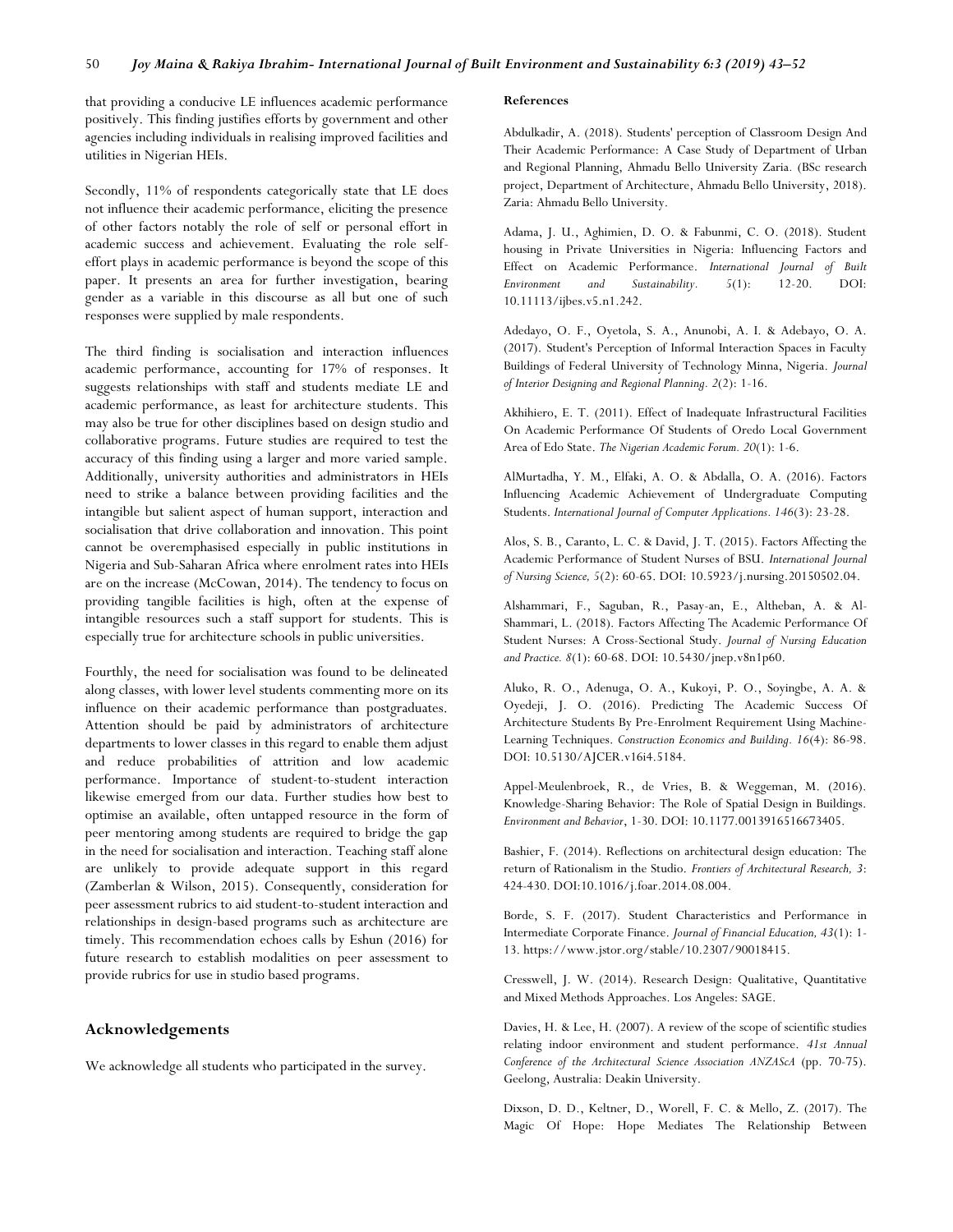#### 51 *Joy Maina & Rakiya Ibrahim- International Journal of Built Environment and Sustainability 6:3 (2019) 43–52*

Socioeconomic Status And Academic Achievement. *The Journal of Educational Research*. 1-9. DOI:10.1080/00220671.2017.1302915.

Elegbe, O. (2018). Lecturers-Students' Interpersonal Communication: Implications for Students' Academic Learning. *Huria: Journal of the Open University of Tanzania. 25*(1): 28-54.

Ellis, R. A. & Goodyear, P. (2016). Models of Learning Space: Integrating Research on Space, Place and Learning in Higher Education. *Review of Education. 4*(2): 149-191. DOI:10.1002/rev3.3056.

Eshun, E. F. (2016). Graphic Design Students' Perspectives and Attitudes towards feedback within Peer Assessment in Design Studio Pedagogy. *International Journal for Innovation Education and Research. 4*(6): 22-33.

Fernando, R. S. (2017). Determinants of Academic Performance of Undergraduates of the Faculty of Management Studies and Commerce of the University of Sri Jayewardenepura in Sri Lanka. *PEOPLE: International Journal of Social Sciences. 3*(2): 1077-1101. DOI: 10.10319/pijss.2017.32.10771101.

Fong-Yee, D. & Normore, A. H. (2013). The Impact of Quality of Teachers on Student Achievement. Retrieved 20 December 2018 from https://digitalcommons.fiu.edu/cgi/viewcontent.cgi?referer=&httpsr edir=1&article=1054&context=sferc

Fouad, A. T. & Sailer, K. (2017). The impact of spatial design on the learning process and students' socialisation: A study of Secondary Schools within the UK. In T. Heitor, M. Serra, J. P. Silva, M. Bacharel & L. C. de Silva (Ed.), *Procs., 11th International Space Syntax Symposium, 3-7 July* (pp. 11.1-16). Portugal: Instituto Superior Tecnico, Departmento de Engenharia Civil, Arquitetura e Georrecursos.

Frimpong, E. A., Agyeman, G. A. & Ofosu, F. F. (2016). Institutional Factors Affecting the Academic Performance of Polytechnic Students in Ghana. *International Journal of Humanities & Social Science Studies, II* (V): 102-109.

Gebhardt, C. (2014). The Spaces Between the Rooms: A Post Occupancy Evaluation of Informal Social Spaces in the HEDCO Education Building*.* (B.Arch Thesis, Department of Architecture, University of Oregon). Portland: University of Oregon.

Geiger, M. A. & Cooper, E. A. (1995). Predicting Academic Performance: The Impact of Expectancy and Needs Theory. *Journal of Experimental Education. 63*(3): 251-262. https://www.jstor.org/stable/20152454.

Ghaemi, F. & Yazdanpanah, M. (2014). The Relationship between Socio-economic Status and Academic Achievement in the EFL Classroom among Iranian University Students. *European Journal of English Language and Literature Studies. 2*(1): 49-57.

Hanushek, E. A., Jamison, D. T., Jamison, E. A. & Woessmann, L. (2008). Education and Economic Growth: It's Not Just Going To School, But Learning Something While There That Matters. *Education Next*. 62-70.

Hasan, A., Baser, J. A., Razzaq, R. A., Puteh, S. & Ibrahim, N. (2017). The Influence Factors to Academic Performance of Architecture Students in Malaysia. *Advances in Social Science, Education and Humanities Research. 102*: 306-308.

Higgins, S., Hall, E., Wall, K., Woolner, P. & McCaughey, C. (2005). The Impact of School Environments: A literature review. Newcastle: The Centre for Learning and Teaching, School of Education, Communication and Language Science, University of Newcastle.

Ibem, E., Alagbe, O. & Owoseni, A. (2017). A Study of Student's Perception of the Learning Environment: Case Study of Department of Architecture, Covenant University, Ota Ogun State. *Procs, INTED2017 Conference, 6-8th March*. 6275-6286. Valencia, Spain.

Lune, H. & Berg, B. L. (2017). Qualitative Research Methods for the Social Sciences 9th Edition. Harlow, Essex, UK: Pearson.

Maina, J. J. (2017). Informal space-use in formal learning environments: Case study of Architecture Department at Ahmadu Bello University. In S. Laryea & E. Ibem (Ed.), *Procs 7th West Africa Built Environment Research Conference, 16-18 August*. 930-944. Accra, Ghana: WABER.

Maina, J. J. (2018). Barriers to Effective Use Of CAD And BIM In Architecture Education in Nigeria. *International Journal of Built Environment and Sustainability. 5*(3): 175-186. DOI: 10.11113/ijbes.v5.n3.275.

Maina, J. J. & Aji, J. Y. (2017). Influence of Accommodation on the Academic Performance of Architecture Students. *Built Environmental Journal. 14*(2): 47-59.

Maina, J. J. & Dauda, A. (2017). Implications of Social Practices and Literacy on Wayfinding Design Strategies in Nigerian Hospitals. In S. Laryea & E. Ibem (Ed.), *Procs 7th West Africa Built Environment Research Conference, 16-18 August* . 870-885. Accra, Ghana: WABER.

Maina, J. J., Marafa, A. K. & Daful, C. K. (2018). Architecture Undergraduates Perception of factors affecting Academic Performance at Ahmadu Bello and University of Jos, Nigeria. *Journal of Environmental Spectrum. 2*(1): 18-30.

Masrek, M. N. & Zainol, N. Z. (2015). The Relationship between knowledge conversion abiliites and academic performance. *Procedia: Social and Behavioral Sciences (INTE 2014). 174*: 3604-3610. DOI:10.1016/j.sbspro.2015.01.1078.

Matthews, K. E., Andrews, V. & Adams, P. (2011). Social learning spaces and student engagement. *Higher Education Research and Development. 30*(2): 105-120. DOI:10.1080.07294360.2010.512629.

McCowan, T. (2014). *Can Higher Education Solve Africa's job Crisis? Understanding Graduate Employability in Sub Saharan Africa.* British Council. London: British Council.

McRobbie, C. J., Roth, W. M. & Lucus, K. B. (1997). Multiple Learning Environments In Physics Classrooms. *International Journal of Educational Research. 27*: 333-342.

Megahed, N. (2018). Reflections on studio-based learning: assessment and critique. *Journal of Engineering, Design and Technology. 16*(1): 63-80. DOI:10.1108/JEDT-08-2017.0079.

Mersha, Y., Bishaw, A. & Tegegne, F. (2013). Factors Affecting Female Students's Academic Achivement at Bahir Dar University. *Journal of International Cooperation in Education. 15*(3): 135-148.

Mustafidah, H. (2014). Analysis of Competence Level and the Attendance of the Lecturer in its Effects on Students Grade Using Fuzzy